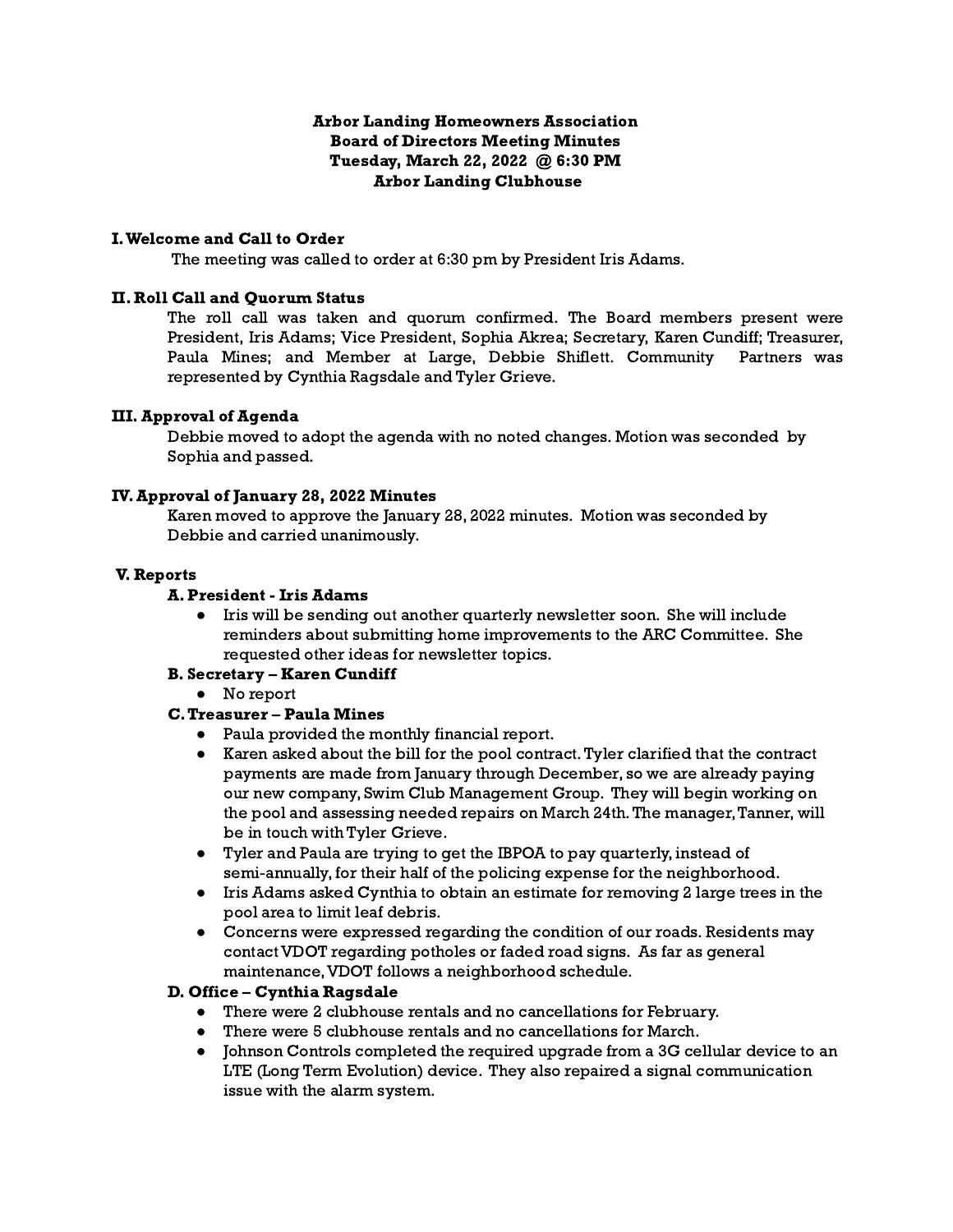- Clubhouse supplies purchased included: paper towels, antibacterial soap, and Dawn dishwashing detergent.
- Key copies were given to Swim Club Management to enter the pool area.
- Complaints received by the office included: semi-trucks parked in the neighborhood, vehicles parked on the grass, uncut grass, and campers/RVs parked in driveways or on the street.
- In response to a complaint about weeds on the tennis/pickle ball court, Cynthia contacted Grass Roots. They will apply weed killer at no extra charge.
- It was agreed that we have the spring power washing of the Clubhouse, Deck, and Pool House done after pollen season is over.
- Suzanne, who leads a women's meeting at the Clubhouse, would like to have a speaker on the topic of therapy dogs. As long as it is a service dog, the Board agreed that a dog could be brought into the Clubhouse for this program.
- There is a loose pipe in the kitchen which our handyman, Marvin, will fix.

## E. Committees

## 1. Social

● Barbara Savage, the committee chair, has asked for volunteers to help with large events. She is handling the Happy Hours and there will be a neighborhoodYard Sale on April 30. Cynthia will pick up the signs.

#### 2. ARC

- **●** A chairperson is still needed.
- The Committee is functioning in a timely manner by email.

## VI. Management – Tyler Grieve -Violations

- **●** By changing all of our security systems to Johnson Controls, instead of ADT, we will save the HOA \$2,000/year.
- Tyler plans to do a thorough inspection walk through in April, looking at needs for power washing or other violations that can be corrected once warmer weather is here.
- The Board will address an appeal of a violation during executive session.

#### VII. Old Business

# A. Clubhouse Furniture

- Paula just sent the layout to an interior designer, Jodie Bigby. The committee will meet once she hears back. She is open to other designers if any are recommended.
- The most immediate furniture needs are new bar stools and roller chairs.

#### **B.** TV/Cable

- Residents who rent the Clubhouse can obtain various television programs using their own phone apps.
- We will discuss at the next meeting whether to continue our cable TV service, which includes our telephone and internet as well. This is currently costing us over \$300 per month since it is a business rate.

#### VIII. New Business

# A. Clubhouse Repairs

● Various repairs are needed, including sheet rock repairs, window seals, weatherstripping, and sealing where roof lines come together.